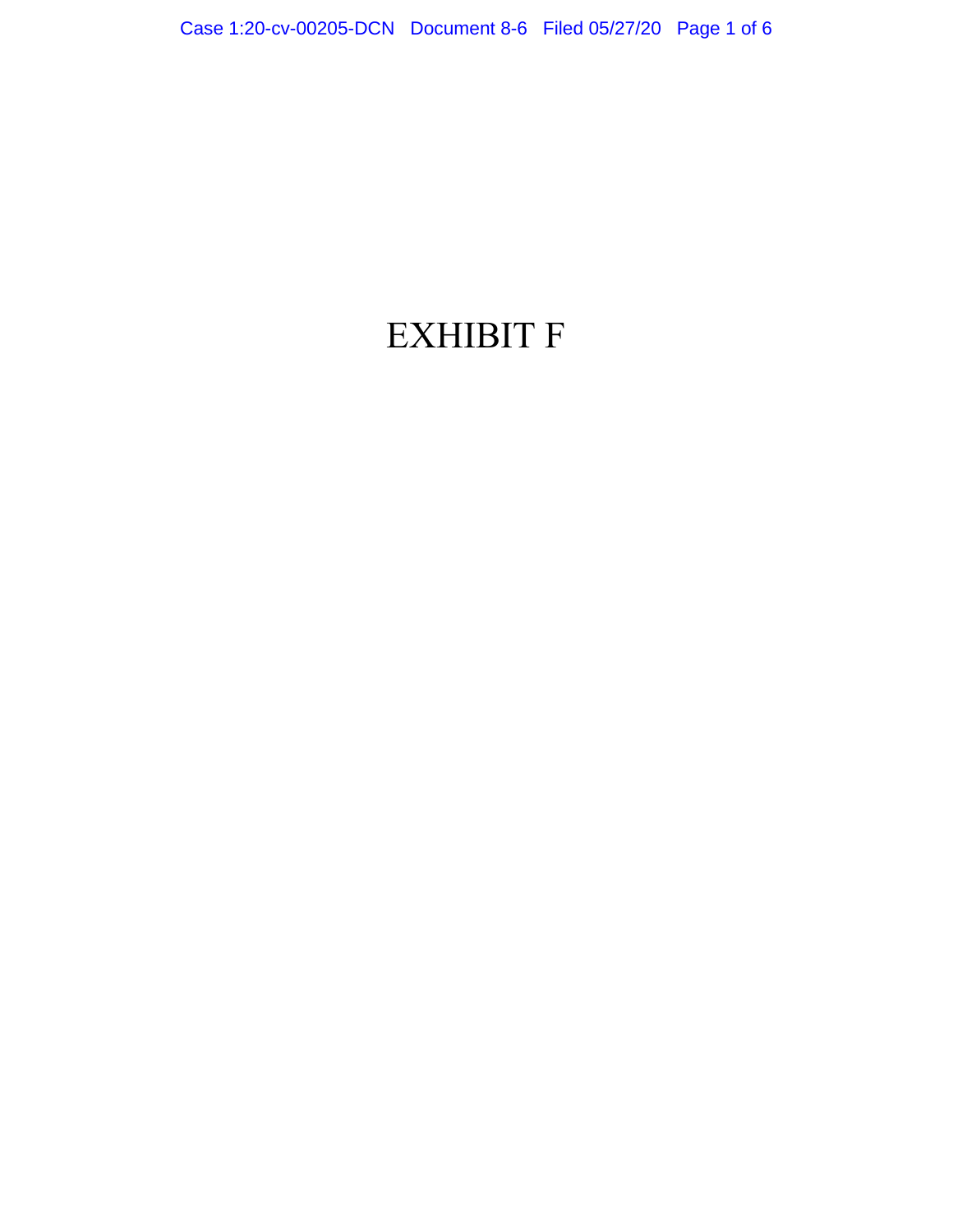# **STATE OF FLORIDA OFFICE OF THE GOVERNOR EXECUTIVE ORDER NUMBER 20-91**

(Essential Services and Activities During COVID-19 Emergency)

**WHEREAS,** on March 1, 2020, I issued Executive Order 20-51 directing the Florida Department of Health to issue a Public Health Emergency; and

**WHEREAS,** on March 1, 2020, the State Surgeon General and State Health Officer declared a Public Health Emergency exists in the State of Florida as a result of COVID-19; and

**WHEREAS,** on March 9, 2020, I issued Executive Order 20-52 declaring a state of emergency for the entire State of Florida as a result of COVID-19; and

**WHEREAS,** on March 16, 2020, President Donald J. Trump and the Centers for Disease Control and Prevention ("CDC") issued the "15 Days to Slow the Spread" guidance advising individuals to adopt far-reaching social distancing measures, such as avoiding gatherings of more than 10 people, and in states with evidence of community spread, recommending restrictions to certain establishments conducive to mass gatherings and congregations; and

**WHEREAS,** on March 29, 2020, the President extended such guidance to be in effect until April 30, 2020; and

**WHEREAS,** on March 31, 2020, the President updated the guidance, renaming it "30 Days to Slow the Spread", and along with the White House Coronavirus Task Force urged Americans to continue to adhere to the guidelines and expand community mitigation efforts; and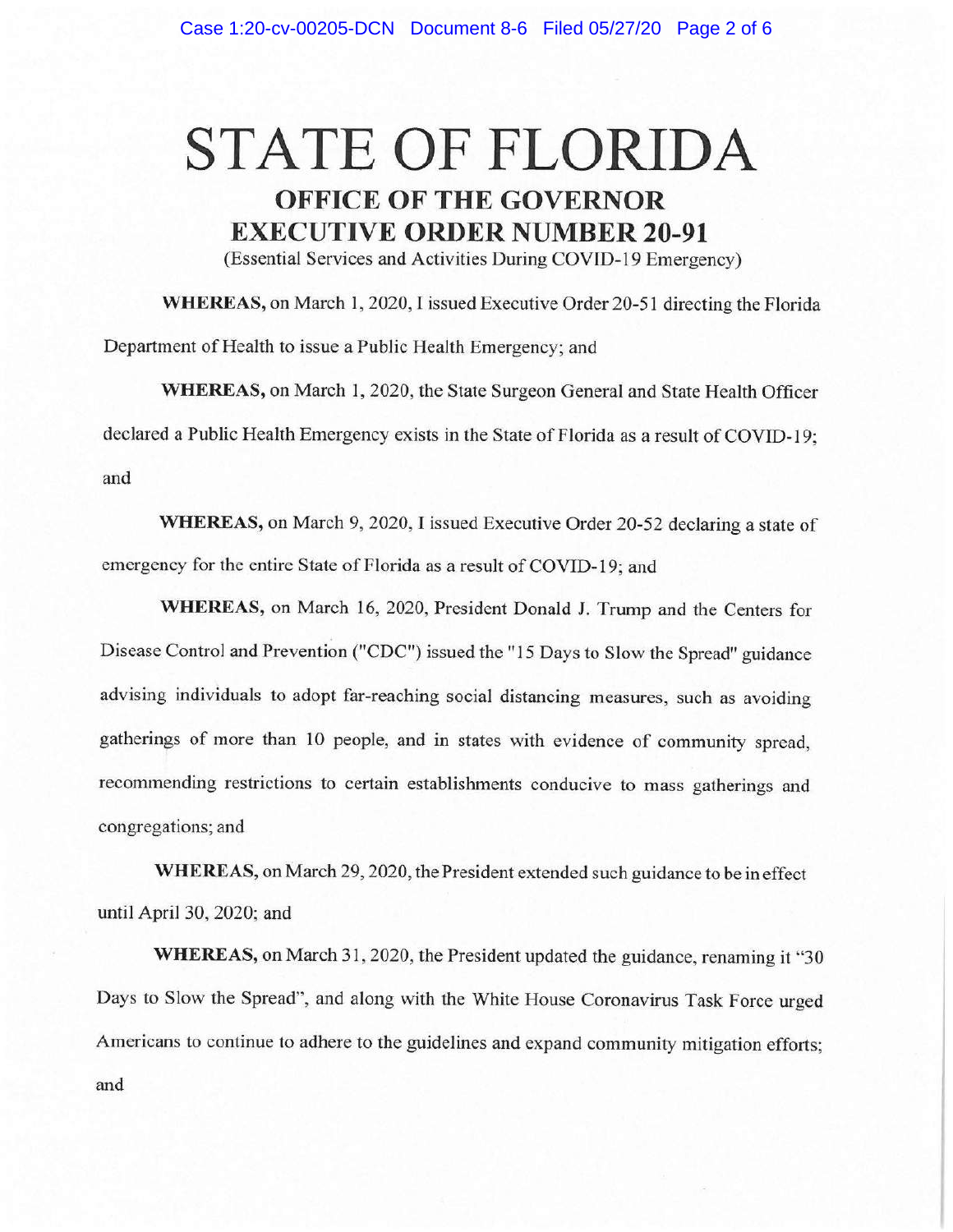#### Case 1:20-cv-00205-DCN Document 8-6 Filed 05/27/20 Page 3 of 6

**WHEREAS,** the majority of individuals in Florida that have tested positive for COVID-19 have been concentrated in its southeastern counties and other urban cores; and

**WHEREAS,** positive cases of COVID-19 have continued to rise in other states in close proximity to Florida, resulting in increased risk to counties in northern Florida; and

**WHEREAS,** many thousands of people fled the New York City region to Florida following New York State issuing a "shelter-in-place" order, thereby jeopardizing the health and safety of Floridians; and

**WHEREAS,** on March 23, 2020, I issued Executive Order 20-80, requiring all individuals that fly into Florida from states with substantial community spread to self-isolate in Florida for 14 days or the duration of their trip, whichever is shorter; and

**WHEREAS,** on March 27, 2020, I issued Executive Order 20-86, requiring all individuals that drive into Florida from states with substantial community spread to selfisolate in Florida for 14 days or the duration of their trip, whichever is shorter; and

**WHEREAS,** persistent interstate travel continues to pose a risk to the entire state of Florida; and

**WHEREAS,** on March 24, 2020, I issued Executive Order 20-83, directing the State Surgeon General and State Health Officer to issue a public health advisory urging the public to avoid all social or recreational gatherings of 10 or more people and urging those who can work remotely to do so; and

**WHEREAS,** it is necessary and appropriate to take action to ensure that the spread of COVID-19 is slowed, and that residents and visitors in Florida remain safe and secure.

**NOW, THEREFORE,** I, **RON DESANTIS,** as Governor of Florida, by virtue of the authority vested in me by Article IV, Section  $(l)(a)$  of the Florida Constitution Chapter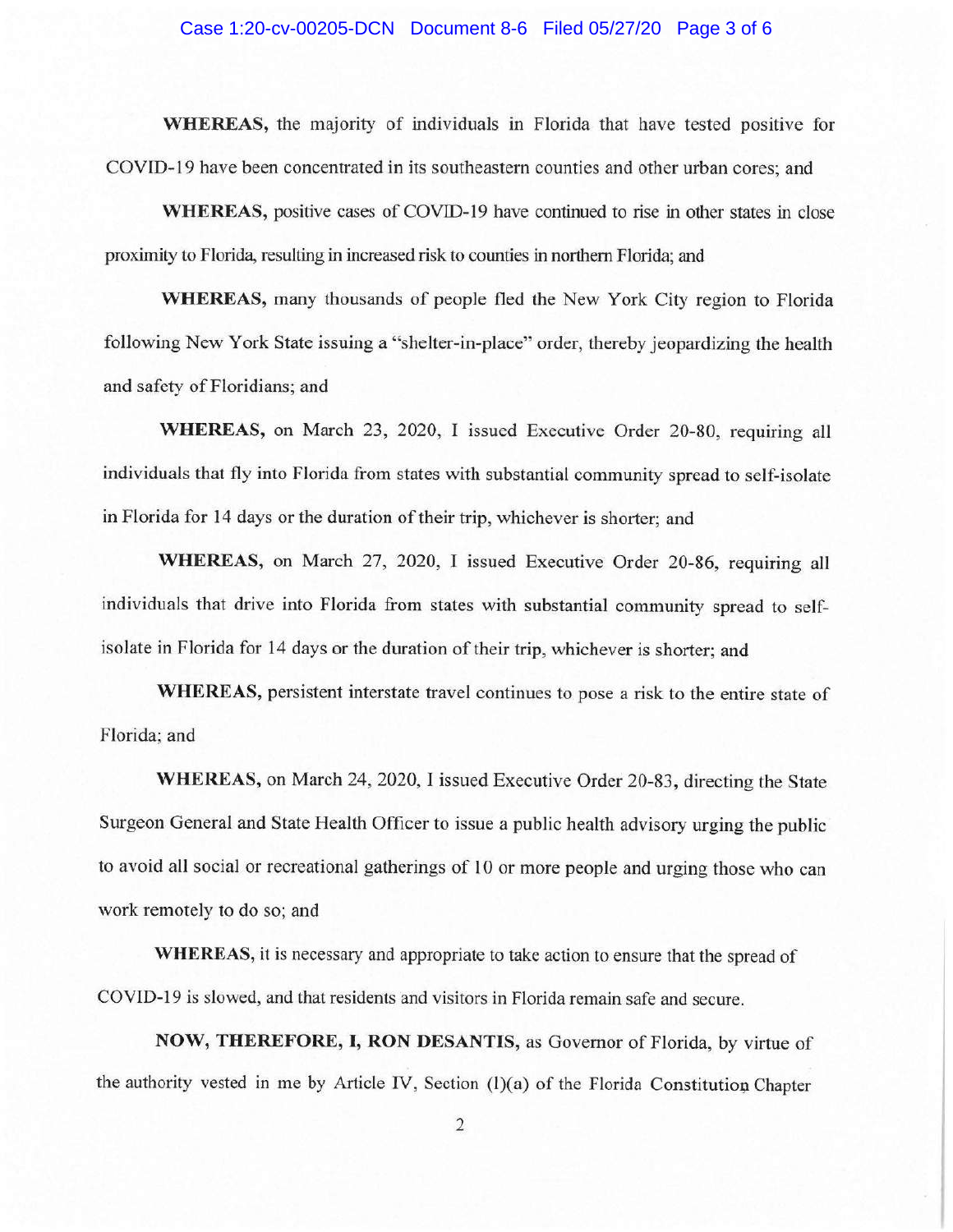### Case 1:20-cv-00205-DCN Document 8-6 Filed 05/27/20 Page 4 of 6

252, Florida Statutes, and all other applicable laws, promulgate the following Executive Order to take immediate effect:

Section 1. Safer At Home

A. Senior citizens and individuals with a significant underlying medical condition (such as chronic lung disease, moderate-to-severe asthma, serious heart conditions, immunocompromised status, cancer, diabetes, severe obesity, renal failure and liver disease) shall stay at home and take all measures to limit the risk of exposure to COVID-19.

B. In concert with the efforts of President Trump and the White House Coronavirus Task Force to fight COVID-19, and based on guidance provided by Florida Surgeon General and State Health Officer, Dr. Scott Rivkees, all persons in Florida shall limit their movements and personal interactions outside of their home to only those necessary to obtain or provide essential services or conduct essential activities.

Section 2. Essential Services

A. For purposes of this Order and the conduct it limits, "essential services" means and encompasses the list detailed by the U.S. Department of Homeland Security in its Guidance on the Essential Critical Infrastructure Workforce, v. 2 (March 28, 2020) (attached) and any subsequent lists published.

B. Essential services also include those businesses and activities designated by Executive Order 20-89 and its attachment which consists of a list propounded by Miami-Dade County in multiple orders.

C. Other essential services may be added under this Order with the approval of the State Coordinating Officer, in close coordination with the State Health Officer. The State Coordinating Officer shall maintain an online list of essential services, as specified in this Order along with any approved additions. The online list shall be available on the Division of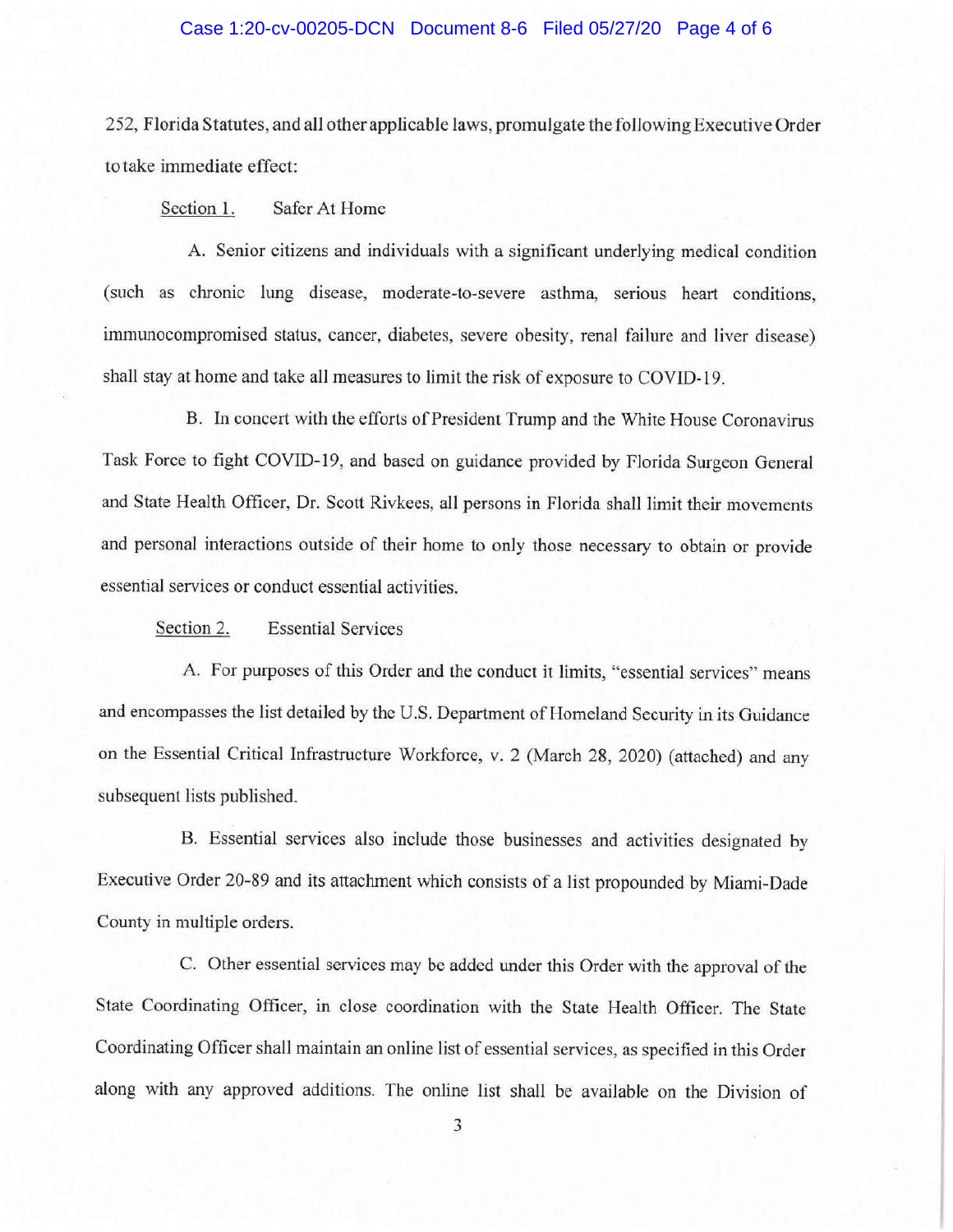### Case 1:20-cv-00205-DCN Document 8-6 Filed 05/27/20 Page 5 of 6

Emergency Management's website at www.floridadisaster.org and the Florida Department of Health's website at www.floridahealth.gov.

D. Nothing in this order prohibits individuals from working from home; indeed, this Order encourages individuals to work from home.

E. All businesses or organizations are encouraged to provide delivery, carry-out or curbside service outside of the business or organization, of orders placed online or via telephone, to the greatest extent practicable.

Section 3. Essential Activities

A. For purposes of this Order and the conduct it limits, "essential activities" means and encompasses the following:

- 1. Attending religious services conducted in churches, synagogues and houses of worship; and
- ii. Participating in recreational activities (consistent with social distancing guidelines) such as walking, biking, hiking, fishing, hunting, running, or swimming; and
- iii. Taking care of pets; and
- iv. Caring for or otherwise assisting a loved one or friend.

B. Other essential activities may be added to this list with the approval of the State Coordinating Officer, in close coordination with the State Health Officer. The State Coordinating Officer shall maintain an online list of essential activities, as specified in this Order along with any approved additions.

C. A social gathering in a public space is not an essential activity. Local jurisdictions shall ensure that groups of people greater than ten are not permitted to congregate in any public space.